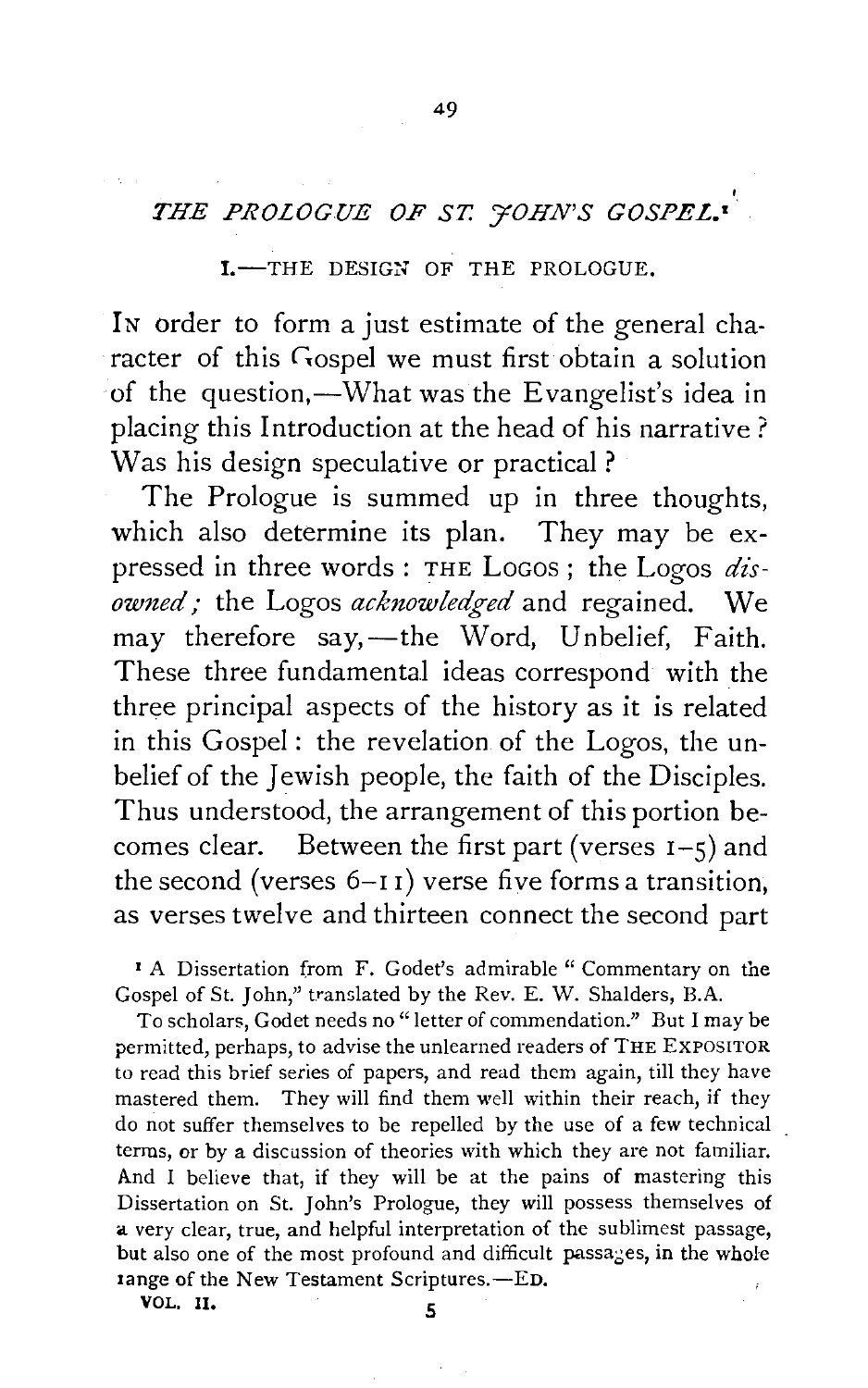with the third (verses  $12-18$ ), which, in its turn, is in close connection with the first. The relation of this last part to the first, indicated by the similarity of thought and expression which· may be observed between verse eighteen and verse one, may be expressed thus : The Person whom the Apostles beheld, who was proclaimed by John the Baptist, and in whom the Church believed (verses  $12-18$ ), is none other than He whose existence and supreme greatness have been indicated by the title Logos. The Church possesses, therefore, in its Redeemer the Creator of all things, the essential Light, the Principle of Life, God Himself. The original link Letween man and God, which sin had impaired (verse 5), and which unbelief completely broke (verse 1 1), is for the believer perfectly restored; and, by means of faith, the law of Paradise (verse 4) becomes once more the law of human history (verses r6-18). Thus the Prologue forms a compact organic whole, of which the germinal thought is this: by the Incarnation believers are restored to that communion with the Word and that living relation with God of which man had been deprived by sin.

In considering the question whether this Introduction has in view speculation or practice, knowledge or faith, we meet with three opinions : the first attributes to the author a purely speculative aim; the second maintains a practical aim complicated with metaphysical prepossessions ; according to the third, the Author, in ascending to the first principles of Christian knowledge, has no other end in view than that which he declares he proposed to himself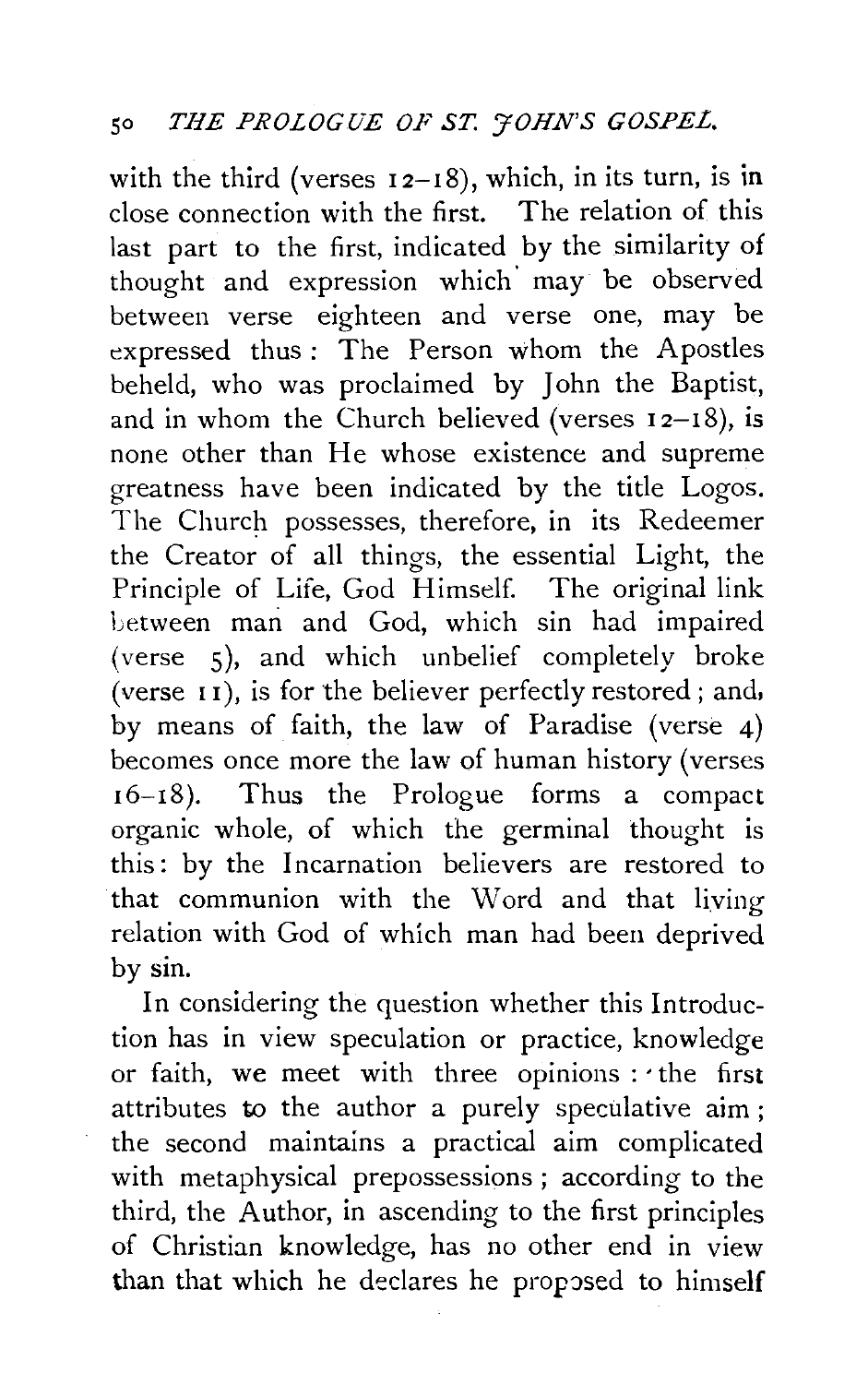in writing his· Gospel: *"In order that ye might*  believe"  $(xx. 31)$ .

1. The Ttibingen school is the ablest and most consistent exponent of the first view. According to this opinion, the Author sets forth in the Prologue the idea which is the *metaphysical basis* of the following narrative, which is even to a large extent its source. The Gnostic principles of an intermedium between the infinite God and the finite world, and of a primordial opposition in the universe between light and darkness, are placed by the Prologue at the base of the Gospel history ; and the design of the latter is not to relate actual facts, but solely to illustrate these ideas. The Prologue is not subservient to the narrative; but the narrative subserves the speculative idea which finds its clearest expression in the Prologue.

This view of the Prologue cannot, however, be maintained. If exegesis yields any certain result, it is that the Author is not interested in the notion of the Logos for its own sake, but simply as serving to exhibit in all its grandeur the historical appearance of Jesus. The sentence, " *The Word was made flesh,"* was not written for the sake of, *"In the beginning was the· Word;"* on the contrary, the latter leads up to the former.' John never dreams of deriving from the life of Jesus Christ an argument in favour of the existence of a being called the Logos; so far from this, he only mentions the Logos that he may mere clearly set forth what Jesus was and what He is for us. He is not inviting his readers to a metaphysical exploration of the depths of the Divine Essence, but simply persuading them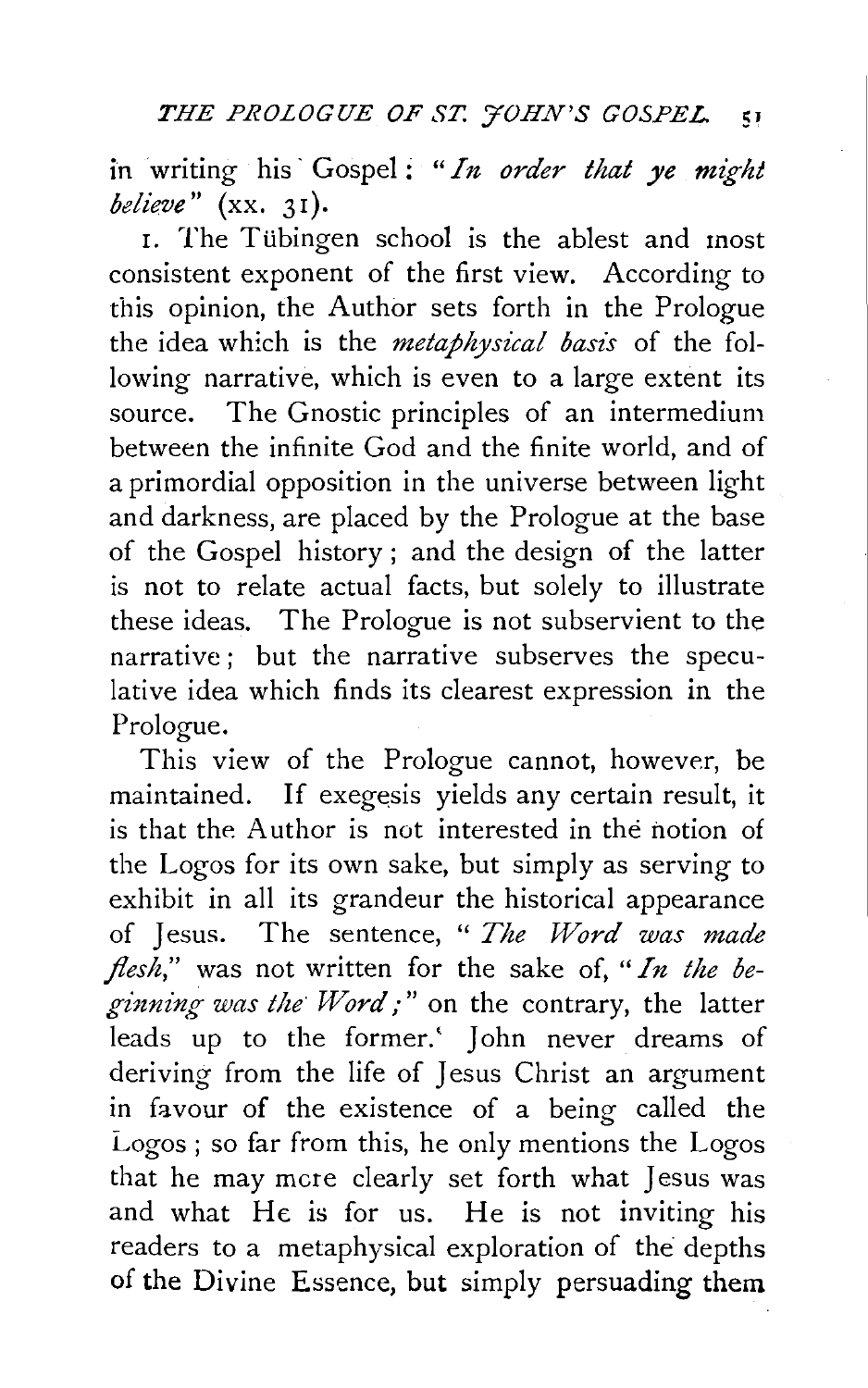to put their whole trust in the historical Christ, that they may have access through Him to the riches of God. As to the dualist system, $<sup>1</sup>$  so little does the</sup> Author concern himself with it, that the doctrine is not so much as mentioned in his teaching.

Nothing, perhaps, is better fitted to exhibit the complete opposition between the intention which Baur assigns to the Prologue and the real aim of the Evangelist than the forced explanation which this scholar has given of verse fourteen. This proposition, " *The Word was made flesh,"* in which the feeling of the Church has always recognized the central thought of the Prologue, occupies, according to Baur, quite a subordinate place in it. So far from denoting a leading fact, as the fact of the Incarnation would be, it only expresses the phenomenon of the *visibility* of the Word, a phenomenon which is historically insignificant and almost superfluous. Salvation therefore could in no way depend upon this fact. Its only object would be to give us a livelier *impression* of his condescension. This explanation, or, rather, this elimination of the salient passage of the Prologue, agrees no doubt very admirably with a system which makes the entire Gospel history a mere transparency adapted to glorify an *idea.* But it demonstrates, better than all proofs, the irreconcilable contradiction between the speculative idealism of the Tubingen theologian and the earnest healthy realism of the Evangelist.

2. M. Reuss has taken good care not to fall into such an exaggeration. He recognizes the essentially

<sup>&</sup>lt;sup>1</sup> The system which assumes the existence of Good and Evil as rival and opposed powers.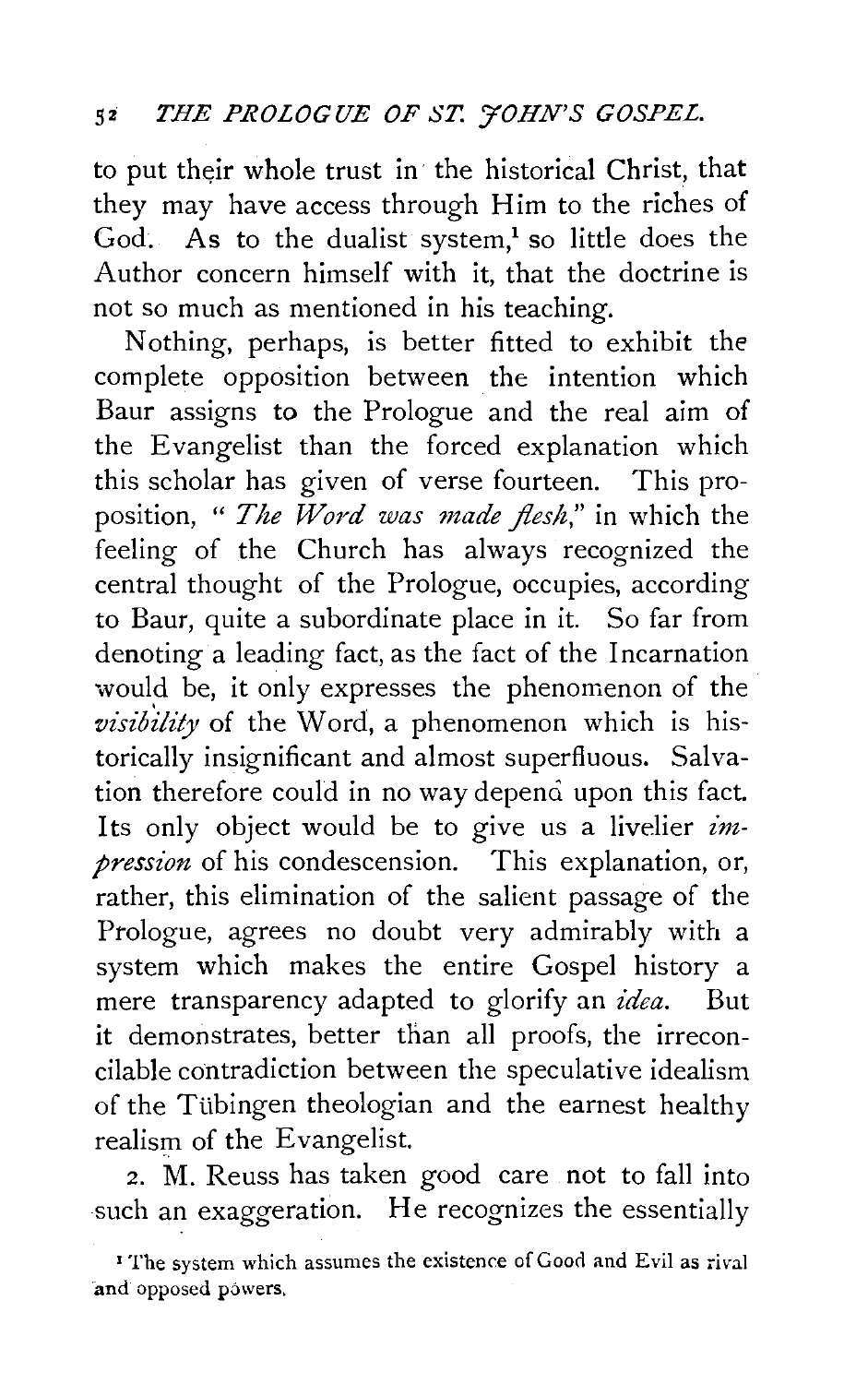practical tendency of the Prologue, and acknowledges that before everything John desires to bring his readers to the faith. But, driven out at the door, the speculative intention comes back through the window. John, while setting forth, with a view to faith, the object of faith, adds to it a speculative thesis. "Convinced, as were the other Apostles, of the superhuman nature of Jesus, John," says M. Reuss, "borrows from the schools the metaphysical theory which admits of the readiest adaptation to their belief, and furnishes the best explanation of it."<sup>1</sup> Simple religious faith, therefore, is not sufficient either for himself or for the Church. He wants to explain the matter of his belief philosophically, and the notion of the Logos is the means furnished him by contemporaneous philosophy for the attainment of h:s object. The invitation to faith thus becomes transformed tinder the very pen of the Evangelist into an initiation of his readers into the Christian Gnosis. Lücke's conscientious work leads also to the same result.

This view, while preserving on the one hand the apostolic and practical character of the Prologue, which Baur's opinion completely obliterates, succeeds on the other in accounting for the use of a term belonging to the language of speculation, that of Logos. Thus the problem appears solved. In the next section we shall seek the real source whence John has derived his conception of the Logos, and the reason why he has here made use of a term that seems so foreign to religious phraseology. Meanwhile, we offer the following observations on the opinion of M. Reuss.

<sup>1</sup> " Hist. de la Théol. Chrét.," t. ii. p. 346.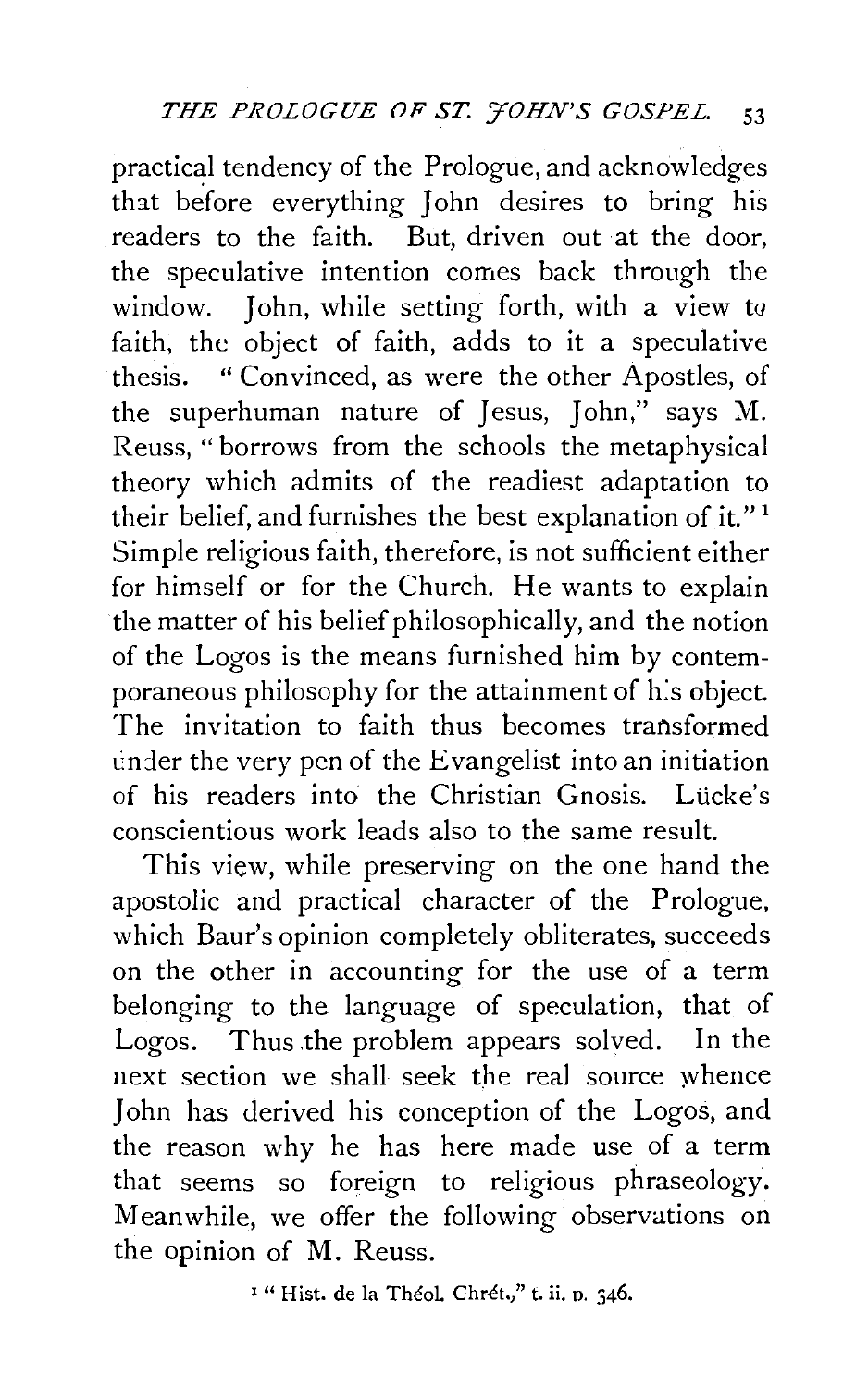## 54 *THE PROLOGUE OF ST. FOHN'S GOSPEL*

This explanation appears hardly compatible with the tone of the first propositions of the Prologue. John does not speak like a metaphysician searching for truth, but like a man who possesses and reveals it. If this oracular tone were employed solely in support of a common-place of contemporary metaphysics, would not the sublime simplicity of these opening sentences, which has charmed all ages, become simple charlatanism and mere bathos *?* 

Another result of M. Reuss's view would be that John must have fused into an unique whole elements derived from the teaching of Jesus and those which he had borrowed from the metaphysics of Philo. Is it really conceivable that an apostle would have allowed himself to make such an admixture, and have thought himself at liberty to offer to the faith of the Church this bread made up of bran and flour? If John wanted to give permanence by writing to the theory of the Logos, which had been, as is alleged, of such eminent service to himself, in interpreting his own faith, could he not at least have done it in the epistolary form, with which he was well acquainted and which he actually employed? Was he at liberty to set to work and compose a gospel for such a purpose? Or would St. John, with M. Renan, have regarded Philo as " the elder brother of Jesus ? " 1

M. Reuss appears, it is true, to regard this procedure on the part of the Apostle as unconscious and innocent. Unconscious ! That is psychologically impossible. Besides, we have an unanswerable proof to the contrary. Long ago it was ob-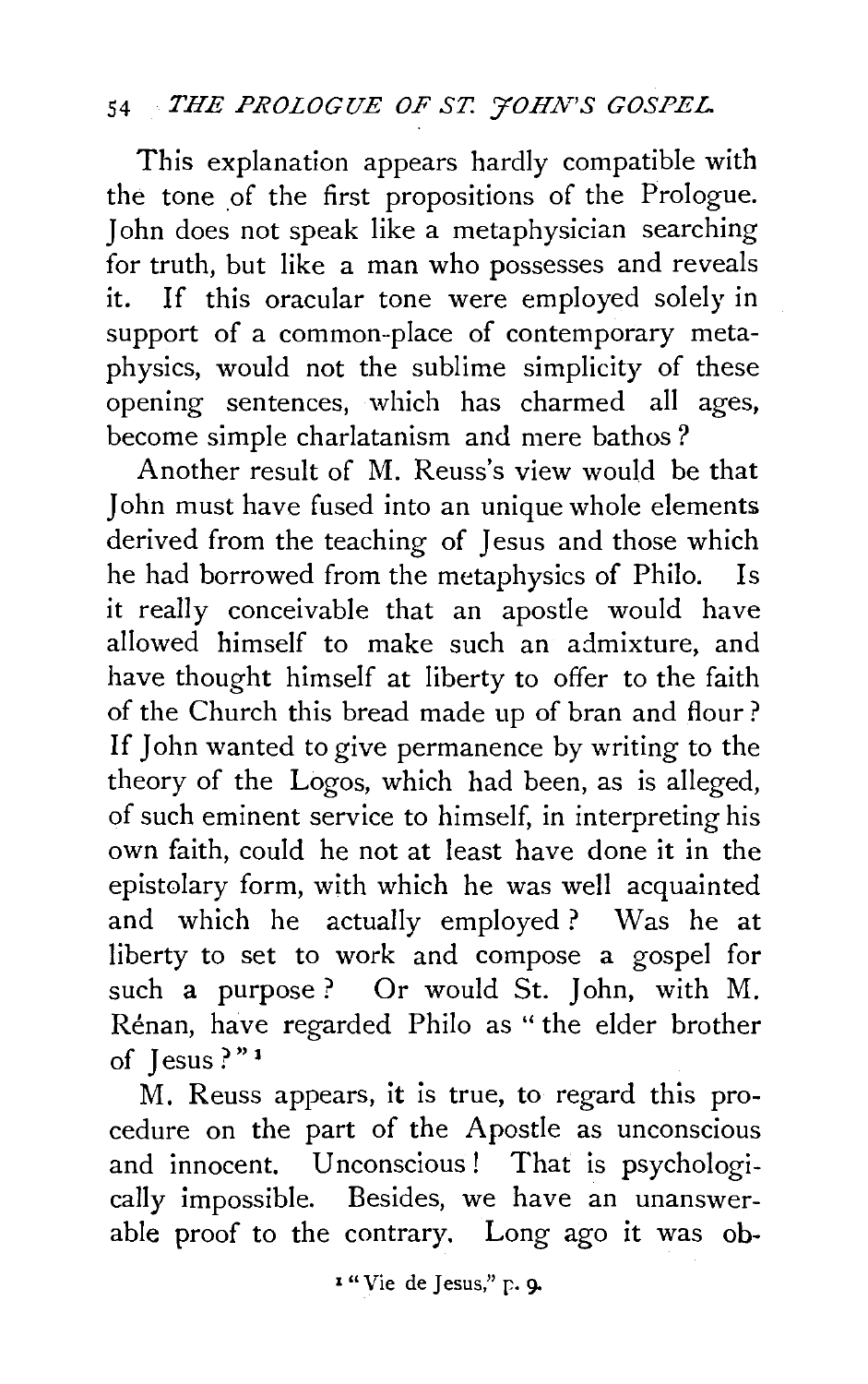served that John never puts the term Logos into the mouth of his Master. He was, therefore, fully conscious of the difference between what he derived directly from his teaching and what proceeded from any other source. Innocent! Upon this point history has passed judgment, and its sentence is severe. History avers, in fact, that of all the books of the New Testament, it is the Gospel of John especially, and of all parts of that Gospel, the Prologue, which has prepared the way for *Jesusolatry*, and by this means kept Christianity for these eighteen centuries past in a state of modified paganism. Julian the Apostate spoke from experience, "It is John who declares that the Word was made flesh ; . . . . and he must be regarded *as the source* of *aL' the mischief.*"<sup>1</sup> A very grave result of the innocent speculative attempts of John ! The Apostle has thrown the leaven of idolatry with his own hand into the meal of the Gospel, and this has actually leavened the whole mass, falsified its doctrine, impaired its worship in spirit and truth, and wrought a disastrous change in the very sources of Christian life. It is only at the present day that the world, waking up from this vertigo, lays its hand upon the guilty Author of the mischief already pointed out by Julian. Of the Apostate and the Disciple whom Jesus loved, it is the former, therefore, that was in the right! But, then, what must we think of the latter ? What must we think of the Master who had chosen and favoured him; of the Master who had placed the general teaching of his Apostles under

<sup>1</sup> Cyril, "Cont Julian." Cited by A. Nicolas, "Etudes Philosoph. le Christianisme," t. *iv.* p. 11].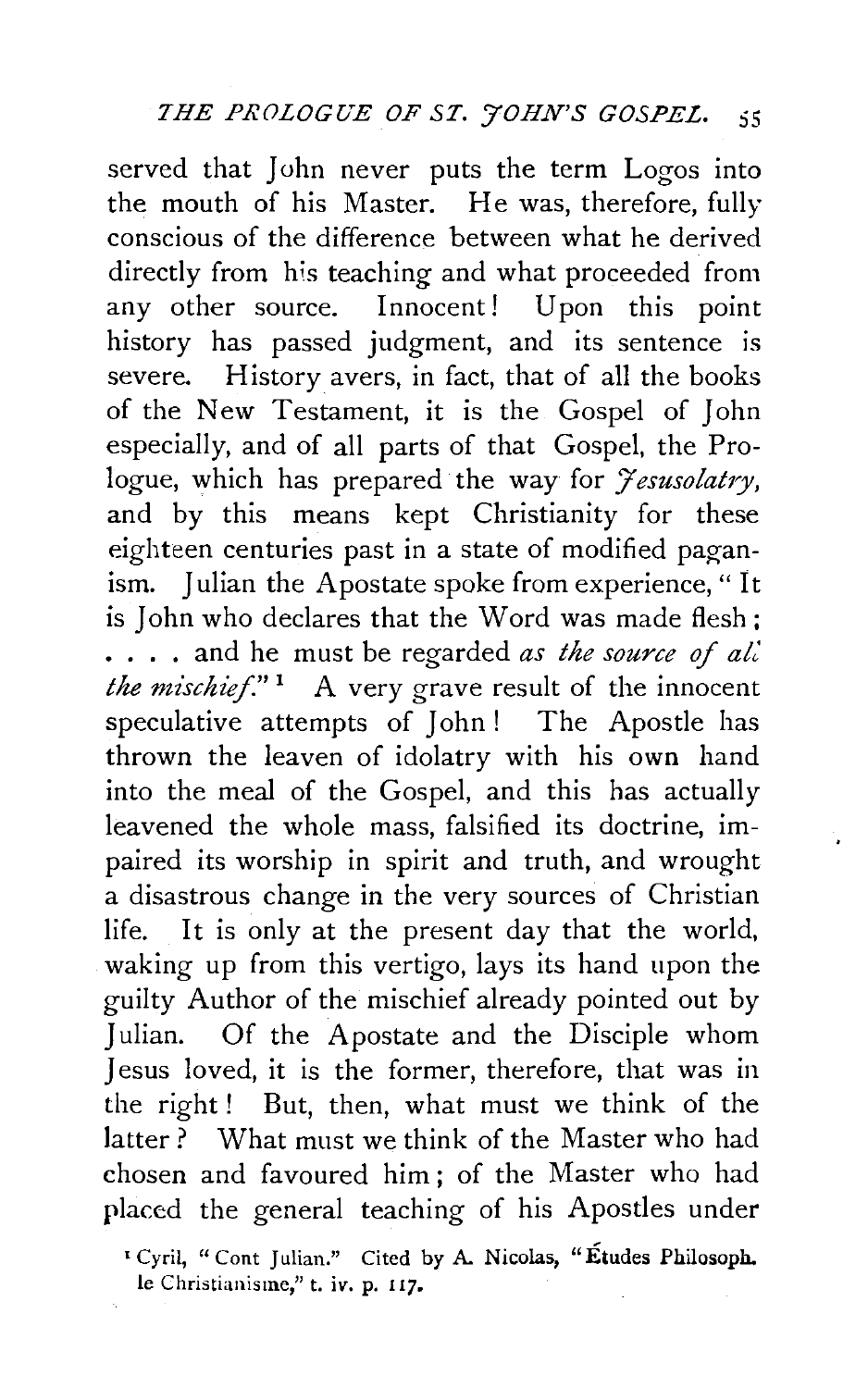the Divine guarantee,—" *He that heareth you, heareth me"* f

The procedure which M. Reuss attributes to the Apostle becomes wholly inadmissible when we study its bearing in the light of the text of the Prologue. According to this scholar, it would seem that the theory of the Logos was only an acccidental superfluity, having to do simply with the rational form, without any root in the religious faith of John. It is easy to convince oneself of the contrary. This alleged theory is not a simple accessory in the Prologue, it constitutes its substance, and represents, not the philosophy of John, but his faith with all that is most essential and vital to it. FOR JOHN, JEsus IS THE LOGOS, OR HE IS NOTHING. If the unbelief of the Jews is something monstrous in his eyes, it is because in rejecting Jesus they have rejected the Logos. If faith regenerates and saves, it is because it restores us, through Jesus, to communion with the Logos. \Vhat is affirmed in this case is, that the form, if form there be, takes away the substance. And we must conclude that a metaphysical formula so completely absorbs the living object of faith in the heart of John, the Jesus whom he had known, that the latter would be nothing in his eyes without it! We must infer that he, the witness of this Life, the intimate friend of this Master, in his speculative dream, has come to think of the quickening power of the Gospel as no longer residing in his person, but in a philosophical conception of Him which he has invented! To this there is but one reply : it is morally impossible.

Fortunately the text of the Prologue, rightly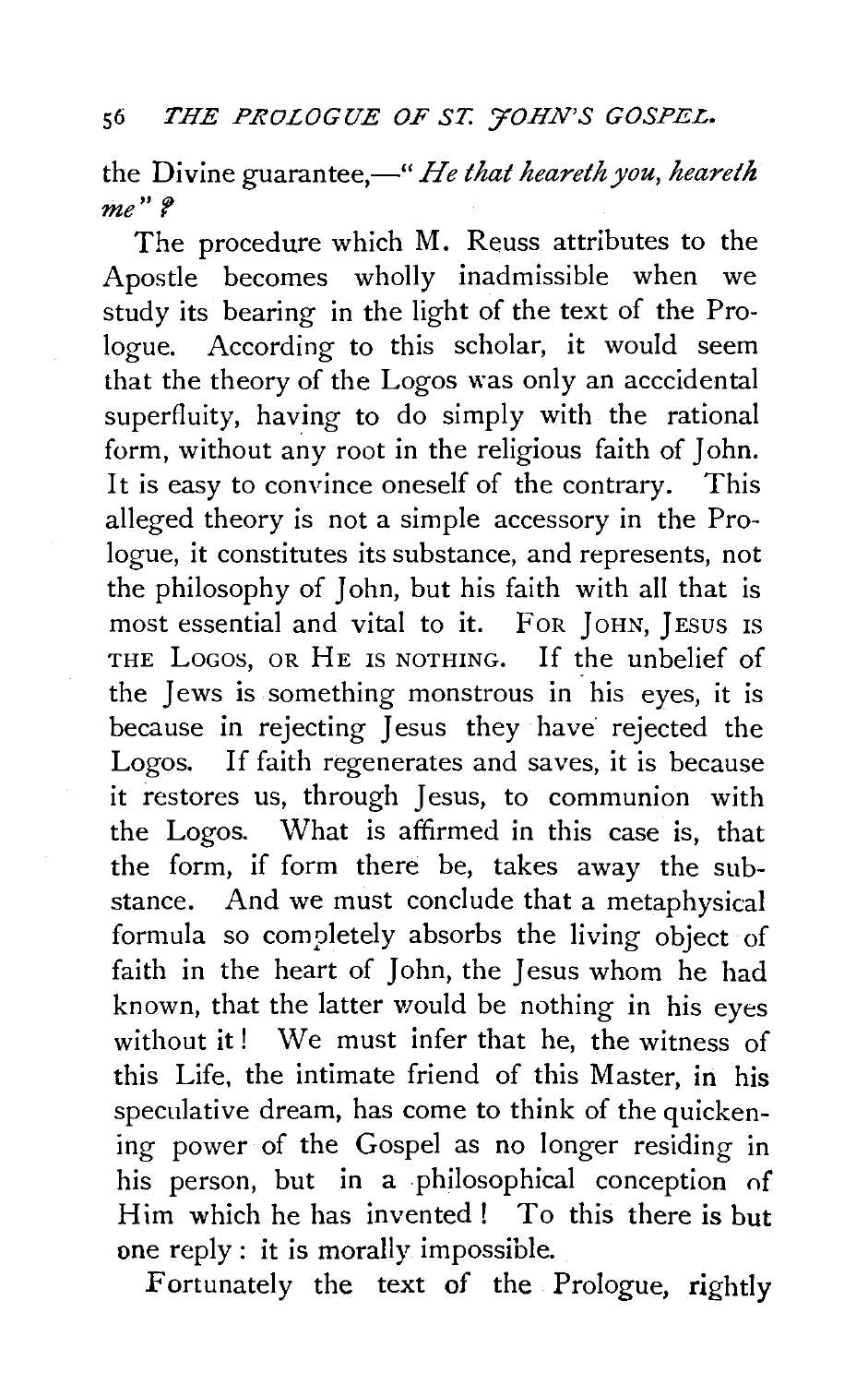understood, will not justify, nay, altogether excludes, the point of view of which these disastrous consequences are the logical result. The employment of the term Logos, although having reference doubtless to certain contemporary speculations, was not suggested to John by any speculative intention; perhaps we shall even find that its use was dictated by an intention the very reverse of speculative. Either way, the text clearly shows that, when he speaks of the Logos, John has no thought of himself giving a revelation concerning the Divine essence ; his object is to lead the reader to receive in unquestioning faith the revelation which God gave us by Jesus· Christ, and which is preserved in this Gospel ; it is with this aim that he designates Jesus as the Logos, that is, as the perfect, the absolute Revealer. The true application, therefore, of this title is not, " Rise with me to the conception of the second Person of the Trinity!" but, " Believe in Him who has given us, in his word and in his life, the perfect manifestation of the Divine Being!"

3· Exegesis, therefore, finds no trace of any speculative intention, either dominant or accessory, in this Prologue. Everything in it bends to a practical aim. All John concerns himself about is faith. If Jesus is called Logos, it is not to lead us to speculate upon the Logos, but to believe in Jesus, by receiving Him as the perfect Mediator between God and man, the Principle of Life, the incomparable Revealer. All these attributes are comprehended under the name Logos ; and this title, by its intrinsic richness and very strangeness, yields satisfaction to faith. It remains to ascertain more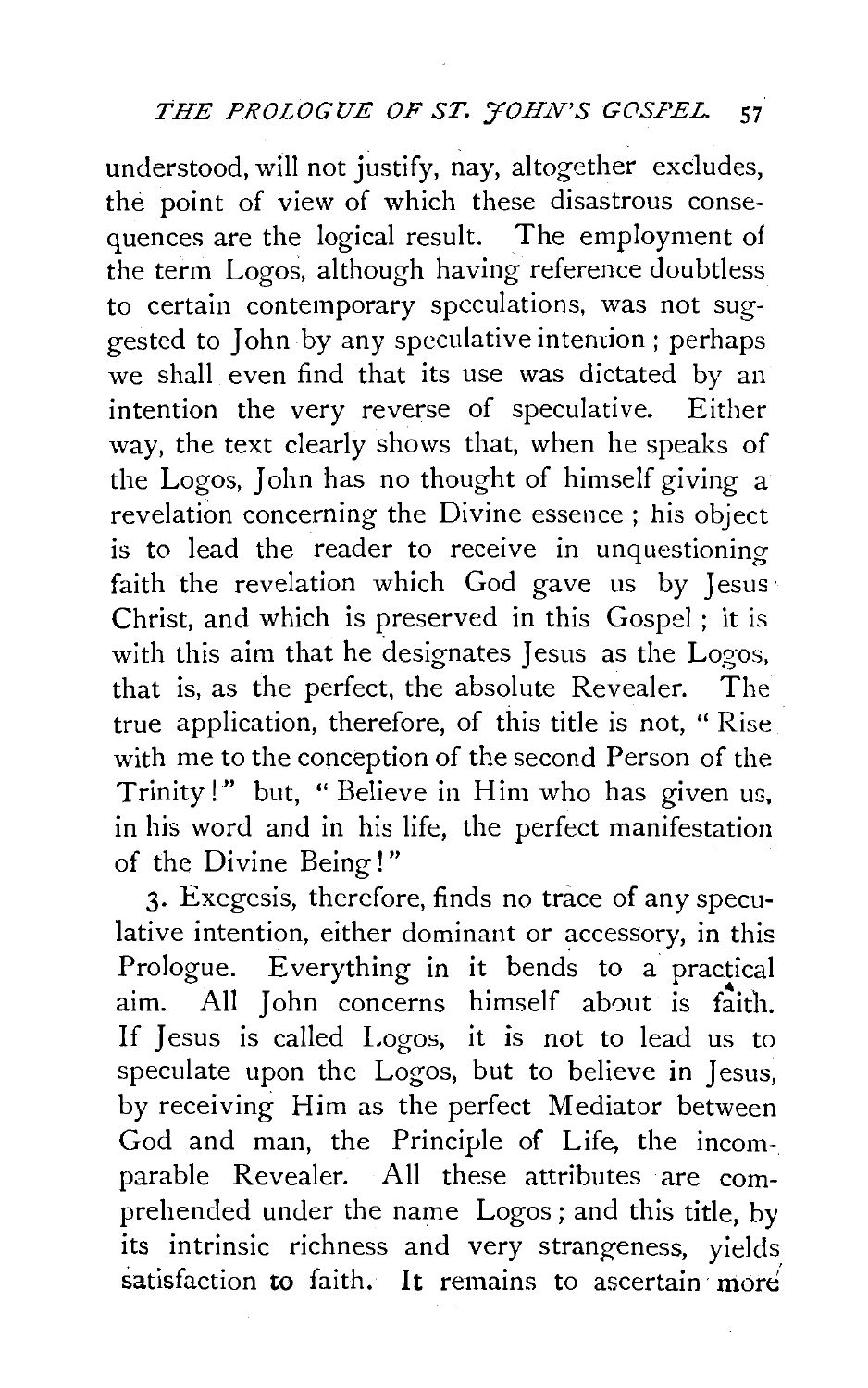precisely what was John's idea in placing this mag· nificent inscription on the front of the edifice raised by his hands.

Upon this question, the connection which we have pointed out between the fundamental ideas of the Prologue and the essential elements of the subsequent narrative, does not permit us to be in doubt. The Prologue is intended to be the key to the Gospel. It initiates the reader into the true meaning of the facts narrated ; ·it reveals to him their august character, unexampled greatness, and vital importance. The Prologue resembles the technical sign placed at the beginning of a piece of music to indicate to the player the manner in which it should be executed. To raise the mind of the reader to the real height of the drama which is to be unfolded to his view ; to make him feel that this is a history which must not be confounded with other histories, which, when read, are cast aside; that it contains the secret of the life of humanity and of his own; that the words he is about to read are nothing less than beams of truth radiating from the absolute Word; that, accepted, they will be his salvation ; rejected, his death ; that unbelief is the denial of God; faith, God accepted and enjoyed: this is the true aim and sole thought of the Prologue. It is just a commentary on the title, *Gospel,* God's grandest message to the world, given first in the Gospel history and then in the books which contain it. From the very first line of the subsequent narrative the reader finds himself transported into that Divine sphere to which this history belongs, and which, in a certain sense, it never leaves; and the